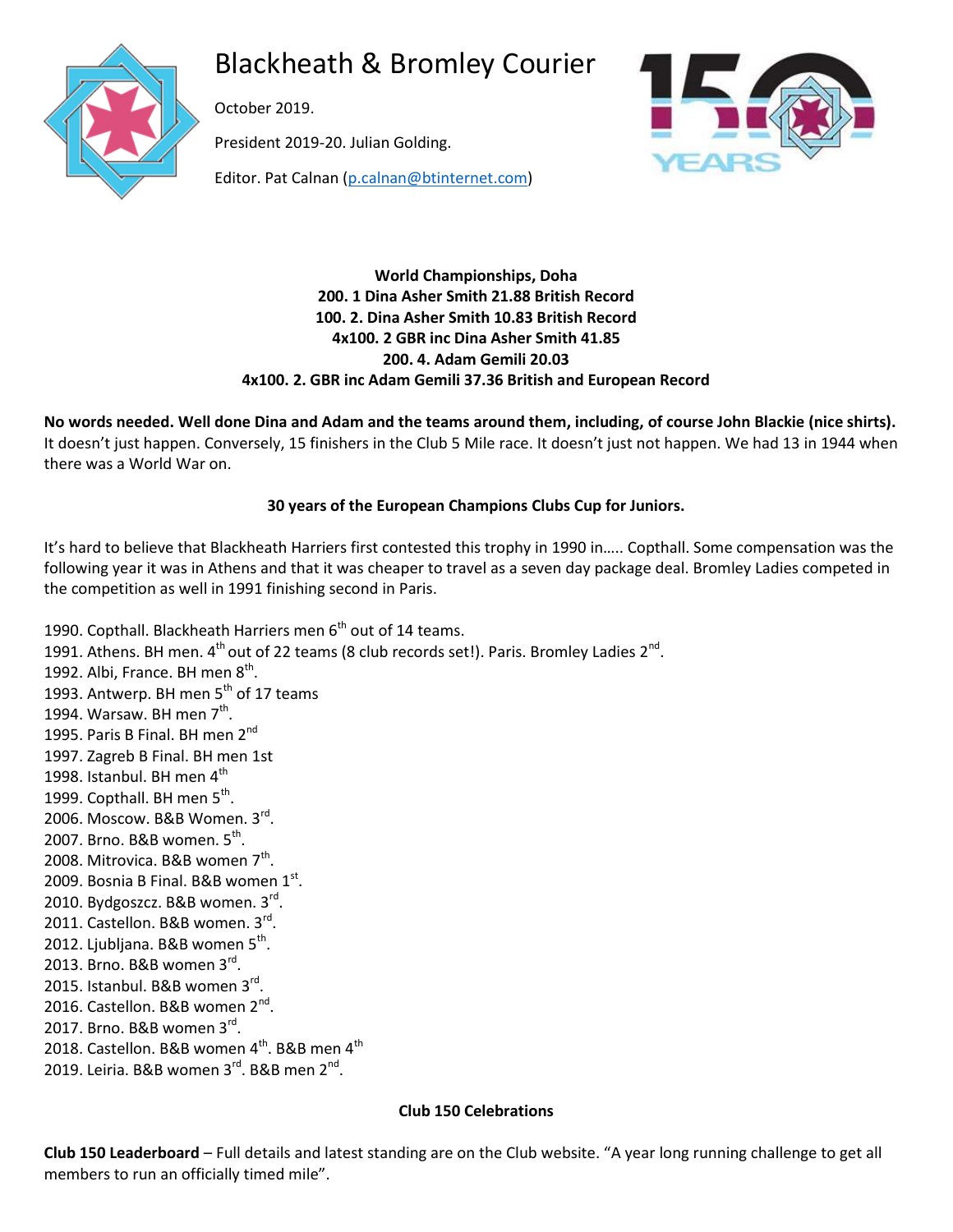### **150 Anniversary Dinner at the House Of Commons, Thursday 7th November 2019**. Full details are on the Club website.

### **Forthcoming Fixtures**

### **October**

- Sun 6 National Road Relays, Sutton Coldfield
- Sat 12 Kent Cross Country League, Swanley Park
- Sat 19 Orion Mob Match, Chingford. (14.30) (BCR3)
- Sat 19 SEAA Cross Country Relays, Wormwood Scrubs
- Sat 26 Kent Cross Country League, Somerhill School, Tonbridge.
- Sun 27 SLH Mob Match, Hayes. (11.00) inc Club 7.5 Mile Championship (BCR4)

# **November**

- Sat 2 National Cross Country Relays, Mansfield
- Sat 9 Kent League, Danson Park, Bexleyheath
- Sat 16 London Cross Country Championships, Parliament Hill
- Sat 23 South of the Thames Junior, TBA
- Sat 30 Kent Masters, Central Park, Dartford.

# **Social Events**

Friday 11th October. Vice Presidents Supper. Hayes.

Friday 25th October. Fund raising Wine Tasting and Quiz Night. Tickets and info from Claire\_austridge@yahoo.co.uk Sunday 15th December. Christmas Lunch, Hayes.



### **Mike Davies would be delighted to hear from anyone who would like to become a track and field official.** Here he outlines the role.

**Official (track & field)** – Job Description Role: Act as a track judge, field judge, timekeeper or starter/marksman at track and field fixtures promoted by the club or at which club teams compete and are required to provide officials.

Outline of role: Most officials specialise in just one of the four so-called "technical official" roles or disciplines given above, although the flexibility provided by those who add another string to their bow is an advantage to the club. England Athletics organises an education, licensing and qualification path

for technical officials and most who officiate regularly choose to follow this route rather than remain as unqualified assistants indefinitely.

Officials work in teams that are led and organised by an experienced official in their discipline so that all levels of experience can be accommodated within their capabilities.

The club's Officials Secretary circulates a list of fixtures to known officials in February/March, asking for a response form to be completed, showing which fixtures the official wishes to volunteer for. These responses enable our officiating cover for the season to be planned and shortages addressed.

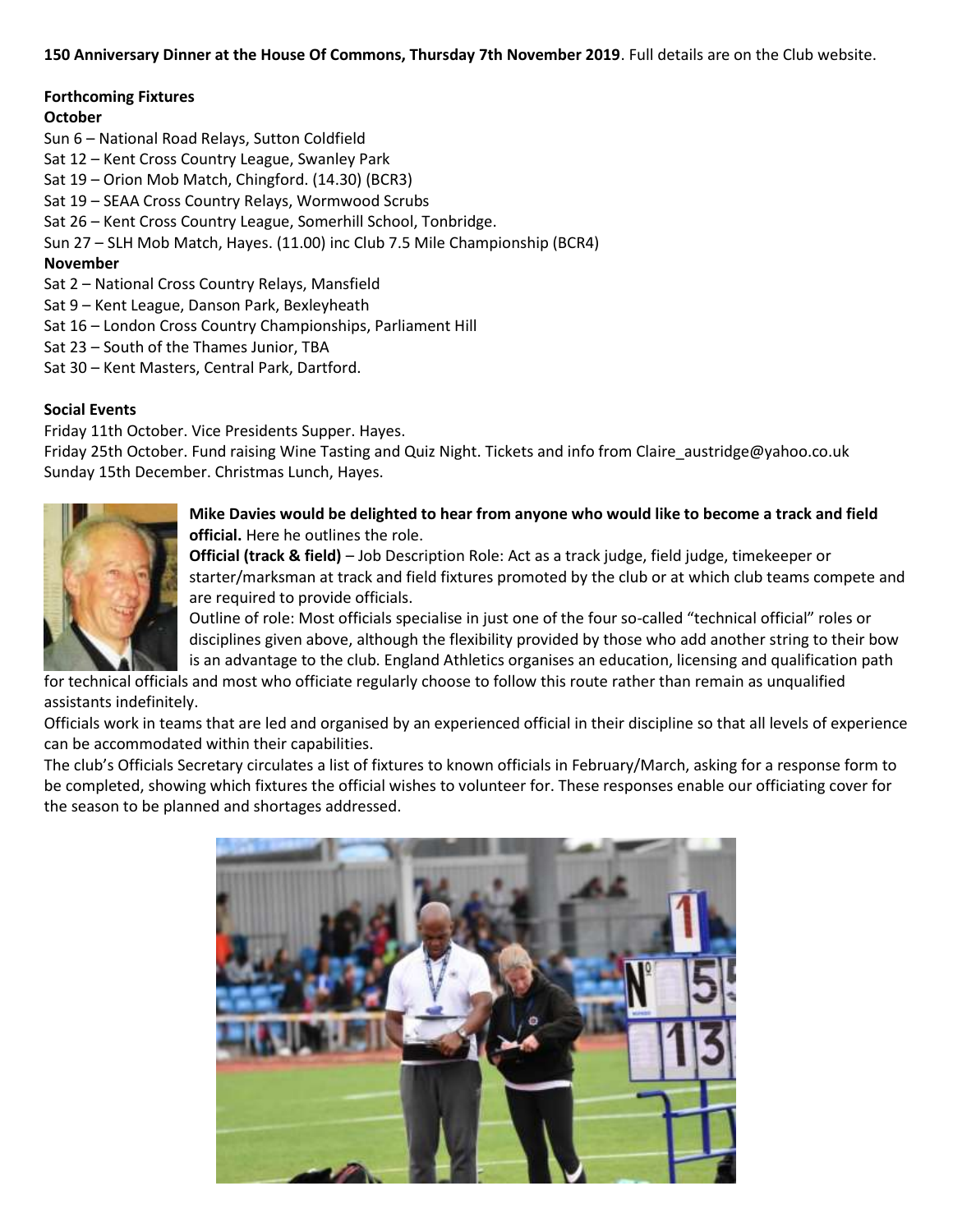There is no correct or required number of fixtures to volunteer for but it is extremely helpful if an official follows a team, home and away, through the season (4 to 6 matches) and supports some home promotions, including club championships and Open meetings. However, without those few people able and willing to do upwards of 20 meetings a year, the club would fall far short of fulfilling its commitments. Qualified officials should also aim to support their County Championships for at least one day a year. Some officials seek to advance their officiating careers as far as South of England, National or International level.

How to judge cannot be addressed in this brief outline. That is learnt by working with experienced officials and through the education courses.

Person profile: Anyone, but typically an athlete, ex-athlete or parent willing to support the club and the sport by helping competitions to be run fairly and efficiently for the benefit of athletes. Qualified officials are required to undergo a DBS check (free), which can be arranged through the club. This is because they may be in charge of young athletes during a competition.

Please contact Mike at [mj.davies4@ntlworld.com](mailto:mj.davies4@ntlworld.com) and he will supply full details.

# **Results**

From Doha to Daventry, from Berlin to Beckenham, from Sarnia to Sutton, from Budapest to Bedford, from Leiria to Ladywell, from Tewkesbury to Tooting, from Exeter to Ealing, from Umhlanga to UKA Youth Development League Finals, from…..

# **31/8/19 – 1/9/19**

**England Athletics Under 17 and Under 15 Championships, Bedford. Under 17 Men**. 100. SF2. 5. Zac Nwogwugwu 11.04 (4.7). Ht2. 2. Zac Nwogwugwu 11.20 (-0.8). 200. 6. Jeriel Quainoo 21.91 (1.9). SF1. 3. Jeriel Quainoo 21.63 (5.1). Ht1. 1. Jeriel Quainoo 22.21 (2.0). 800. Ht3. 5. Samuel Reardon 1.59.44. 100H. Ht3. 4. Oliver Early 13.92 (1.7). Triple Jump. 15. Jacob Byfield 11.95. Pole Vault. 3. Barnaby Corry 4.31. Shot. 13. Dillon Claydon 13.10. Discus. 9. Dillon Claydon 42.64. **Under 17 Women**. SF3. 4. Zsiriah Thomas 12.35 (0.7), 8. Tianna Haynes 12.93. Ht1. 5. Tianna Haynes 12.74 (-0.1). HT3. 4. Zsiriah Thomas 12.65 (-2.1). 200. Ht3. 5. Tianna Haynes 26.61 (3.7). 300. 3. Holly Mpassy 40.10. Ht1. 2. Holly Mpassy 40.26. 800. Ht3. 6. Ellie Dolby 2.24.53. 300H. Ht3. 4. Kelsey Pullin 47.10. 1500s/c. 6. Ellie Osmond 5.25.40, 8. Ailbhe Barnes 5.30.49, 10. Olivia Berry 5.34.53. 3000 walk. 3. Abigail Smith 17.05.02. Shot. 1. Nana Gyedu 15.77. **Under 15 Boys**. 800. Ht2. 5. Jake Anthony 2.08.08. Ht3. 6. Matthew Smith 2.11.70. Long Jump. 9. Connor Sutton 5.52. Pole Vault. 4. Ben Platt 3.41. Shot. 12. Brydon Duncan 12.11. Discus. 4. Brydon Duncan 40.84. Javelin. 13. Ben Platt 40.74. **Under 15 Girls**. 300. Ht3. 4. Cameron Kelly Gordon 43.36. Ht4. 4. Faith Mpassy 45.35. 1500. 12. Lily Meers 5.00.42. Para. SM 400. 2. Prince Reid 53.92. 1500. 1. Prince Reid 4.33.51.

# **1/9/19**

**Maidenhead Half Marathon.** 4. Ross Braden 70.30 (70.24).

**Kent Coastal Half Marathon, Cliftonville.** 82. Deniz Mehmed 1.49.34 (1.49.24), 123. Dave Leal 1.56.05 (1.55.55). **Ladywell 10,000**. Mx3. 17. Danny Brewer 35.05.98. Mx4. 16. Roger Beswick (M55) 37.38.63. Mx5. 12. Jon Pairman 38.59.20. Mx6. 13. Ifetobi Salako 41.14.09.

**Medway & Maidstone Open**. Mx. Round 1. Race 1. 1. Duayne Bovell 11.31 (-2.9), R2.R1. 1. Duayne Bovell 10.98 (0.8). 200. Mx1. 2. Ben Gardiner (U20M) 22.53 (-1.7). 400. Mx1. 1. Ben Gardiner 50.53. 800. Mx1. 3. Lewis Mills (U20M) 2.01.99, 5. Darren Corneille (M35) 2.16.32, 9. Daniella Harper (U17W) 2.25.75. Long Jump. MxA. 1. Myles Xavier (U20M) 6.25. MxB. 6. Erin Simpson (U13G) 3.66. Javelin. Under 15B. 1. Josh Buddle Smith 31.32. Under 13s Mx. 2. Finn Kitteridge 28.32, 6. Erin Simpson 17.25.

**Regents Park Summer 10km series**. 45. Blair Wilson 42.34 (42.23).

**Royal Parks Summer 10km Series, Hyde Park**. 16. Joshua Dowling 40.20 (40.13).

**St Mary's Richmond AC Masters & Open Meeting.** 200. Mx7. 4. Jonathan Ekpo (U11B) 31.5. Pole Vault. MxA. 3. Alan Hardy (M60) 2.23.

**Sarnia Church To Church 19.4 walk**. 6. David Hoben 4.10.08

**3/9/19**

**Trafford AC Grand Prix Open**. 1500. Mx2. 3. Mark Cage 4.24.79.

4/9/19

**Watford Open Meeting**. 800. Mx10. 4. Oscar Hussey 1.59.57. Mx12. 7. Aaron Ensor 2.00.53. 3000. Mx2. 2. Alex Bruce Littlewood 8.36.53.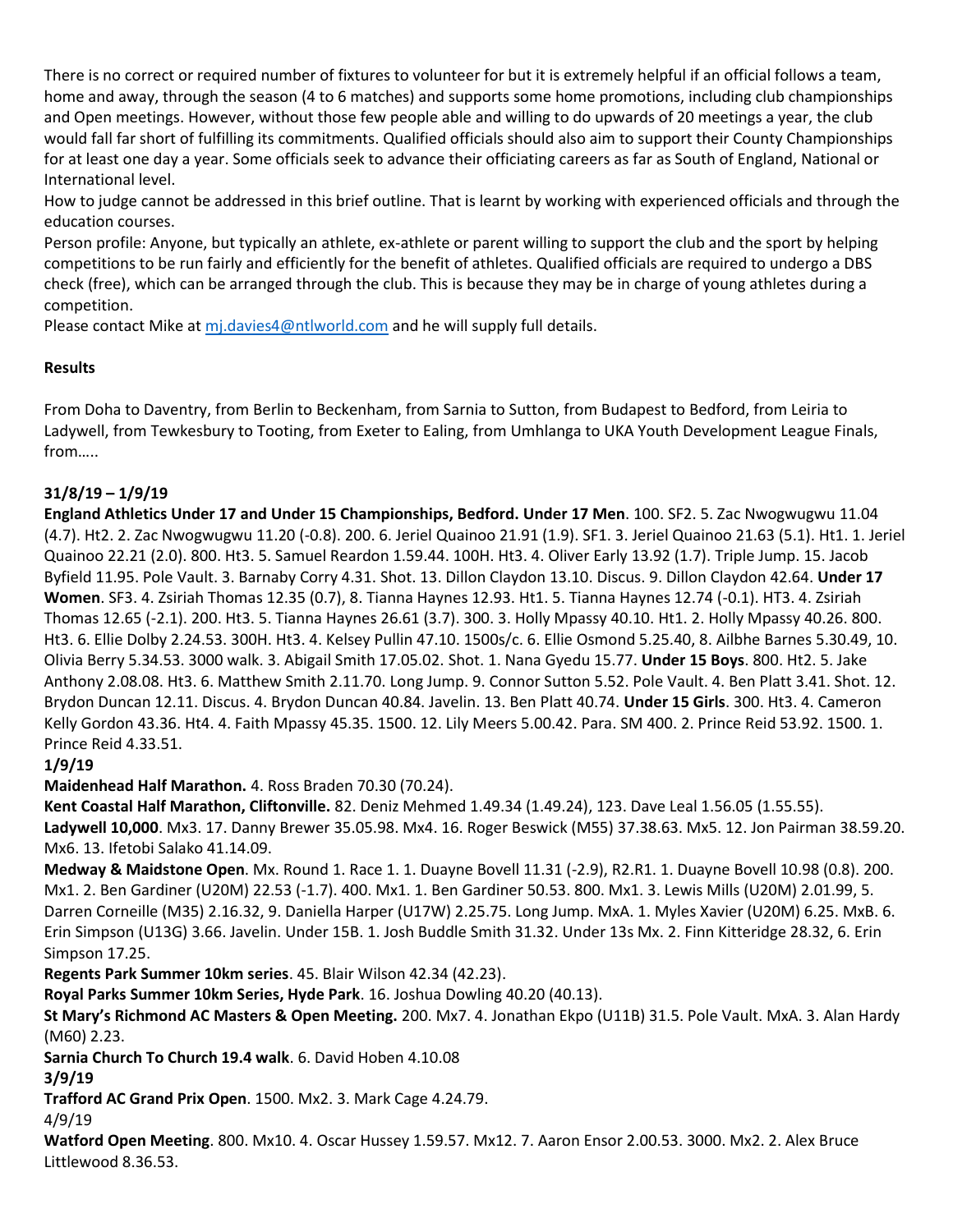**5-15/9/19. European Masters Stadia Championships, Jesolo, Italy**. 5000 walk. 5. Roger Michell (M70) 30.22.62. Javelin. 10 Steve Langdon (M60) 41.17. 10km Road Walk. M70. 9. Roger Michell 57.46. 20km Road Walk. 8. Roger Michell 2.16.03. **6/9/19**

**IAAF Diamond League, Brussels**. 100. 1. Dina Asher Smith 10.88 (-0.3).

### **7/9/19**

**UK Athletics Youth Development League, Lower Age Group, National Final, Manchester. Under 15 Boys.** 100. A. Adam Islam – Medeaux 11.84. B. 6. Ben Platt 12.86. 200. A. 4. Connor Sutton 24.40 (-2.4). B. 6. Nathan Firla 26.48 (-0.5). 300. A. Adam Islam – Medeaux 37.40. B. 6. Nathan Firla 42.19. 800. A. 2. Matthew Smith 2.07.96. B. 2. Jake Anthony 2.10.38. 1500. A. 6. Alessio Tutt 4.37.41. B. 4. George Shaw 4.57.04. 80H. A. 4. Oliver Robertson 12.43 (-2.0). B. 5. Jonathan Ellerton 15.49 (-1.3). HJ. A. 7. Oliver Robertson 1.55. B. 4. Matthew Smith 1.45. LJ. A. 3. Connor Sutton 5.91. B. 1. Dylan Carroll 5.15. PV. A. 1. Ben Platt 3.50. B. 1. Oscar Witcombe 2.70. SP. A. 2. Brydon Duncan 12.38. B. 4. Kieran Blake 9.22. DT. A. 2. Brydon Duncan 36.99. B. 3. Kieran Blake 24.70. JT. A. 3. Ben Platt 42.11. B. 4. Nathan Firla 32.37. HT. A. Brydon Duncan 39.82. B. 5. George Shaw 12.48. 4x100. B&B (Ben Platt, Connor Sutton, Dylan Carroll, Adam Islam – Medeaux) DQ. 4X300. 1. B&B (Connor Sutton, Matthew Smith, Nathan Firla, Adam Islam – Medeaux) 2.38.10. **Under 15 Girls**. 100. A. 2. Tyra Khambai-Annan 12.45 (-1.3). B. 1. Faith Akinbileje 12.58 (0.0). 200. A. 2. Faith Akinbileje 25.76 (-1.7). B. 2. Rianna Rennie 27.71 (-3.0). 300. A. 2. Amarisa Sibley 42.13. B. 1. Cameron Kelly-Gordon 42.50. 800. A. 2. Amarisa Sibley 2.14.60. B. 2. Imogen Hadley 2.21.37. 1500. A. 5. Lily Meers 4.56.24. B. 1. Hannah Clark 4.58.64. 75H. A. 5. Abigail Smith 12.75 (-0.7). B. 5. Emily Algeo 13.23 (-2.2). HJ. A. 2=. Faith Mpassy 1.45. B. 7. Elena Duncombe 1.25. LJ. A. 4. Faith Mpassy 4.61. B. 2. Sophie Kerr 4.51. PV. A. 4. Olivia Gewitzke 1.90. B. -. SP. A. 1. Rianna Rennie 11.13. B. 5. Natalia O'Docherty – Veru 7.33. DT. A. 5. Sofia Ellott 21.74. B. 4. Natalia O'Docherty – Veru 19.70. JT. A. 1. Rianna Rennie 34.65. B. 6. Emily Algeo 6.52. HT. A. 4. Sofia Elliott 28.48. B. 4. Amelie Willars 16.58. 4X100. 2. B&B (Sophie Kerr, Faith Akinbileje, Emily Kerr, Tyra Khambai-Annan) 49.73. 4x300. 3. B&B (Cameron Kelly – Gordon, Faith Mpassy, Olivia Wauters, Amarisa Sibley) 2.54.53. **Under 13 Boys**. 100. A. 6. David Dare 13.83 (-2.3). B. 2. Zuriel Nwogwugwu 12.99 (-2.6). 200. A. 4. Zuriel Nwogwugwu 26.76 (-1.8). B. 2. David Dare 26.40 (-0.8). 800. A. 5. Jasper Brooks 2.27.16. B. 3. Franco Hillier 2.28.52. 1500. A. 4. Alexander Middleton 4.56.72. B. 4. Joshua Healey 5.11.85. 75H. A. 1. Rayhan Mourtada 12.50 (-1.9). B. 2. Andrew Nikoro 13.27 (-2.2). HJ. A. 4=. Andrew Nikoro 1.35. B. 1. Finn Kitteridge 1.35. LJ. A. 1. Zuriel Nwogwugwu 4.96. B. 3. Marley Byfeld 4.13. SP. A. 4. Max Kennedy 7.47. B. 5. Finn Kitteridge 6.76. JT. A. 3. Max Kennedy 32.81. B. 1. Finn Kitteridge 28.88. 4x100. 4. B&B (Marley Byfield, Rayhan Mourtada, Andrew Nikoro, Zuriel Nwogwugwu) 54.20. **Under 13 Girls**. 75. A. 6. Adaeze Anele 10.49 (0.1). B. 5. Alexia Moren – Rosado 11.08 (-2.2). 150. A. 7. Adaeze Anele 21.29 (-2.6). B. 7. Emily Deveney 22.15 (-2.5). 800. A. 3. Emily Deveney 2.28.86. B. 1. Tallulah Ndikanwu 2.32.16. 1200. A. 2. Molly – May Mooney – Clarke 4.04.89. B. 1. Megan Slattery 4.03.33. 70H. A. 3. Daisy Snell 12.42 (-2.6). B. 2. Amber Cockburn 12.39 (-1.8). HJ. A. 3. Daisy Snell 1.45. B. 4. Megan Barlow 1.25. LJ. A. 3. Daisy Snell 4.47. B. 3. Emily Hayden De Carbonnieres 3.95. SP. A. 4. Islay Pearson 6.93. B. 2. Madeline Marston 6.28. JT. A. 5. Amber Cockburn 21.68. B. 2. Erin Simpson 18.51. 4x100 (Race declared void). Match. 1. Sale Harriers Manchester 601, 2. B&B 695, 3. Reading AC 565, 4. Preston Harriers 516, 5. Marshall Milton Keynes 484, 6. Edinburgh 482.5, 7. Birchfield Harriers 459.5.

#### **8/9/19**

**UK Athletics Youth Development League, Upper Age Group, National Final, Manchester. Under 20 Men**. 100. A. 3. Kyle Reynolds Warmington 11.08 (0.0). B. 1. Jak Mensah 11.12 (0.9). 200. A. 2. Ethan Brown 21.80 (-1.1). B. 1. Matthew Knight 22.35 (0.0). 400. A. 1. Ethan Brown 49.18. B. 1. Myles Xavier 50.93. 800. A. 1. Ben Gardiner 1.58.18. B. 1. Matthew Francis 1.58.80. 1500. A. 2. Matthew Francis 4.06.86. B. 1. Lewis Mills 4.07.02. 3000. A. 2. Callum Myatt 9.00.10. B. 2. Joseph Georgiadis 9.26.23. 110H. A. 1. Joshua Watson 14.58 (0.0). B. 1. Theo Adesina 15.40 (-2.0). 400H. A. 2. Coleman Corry 58.05. B. 1. Joshua Watson 56.90. 2000 s/ch. A. 2. Lewis Mills 6.18.89. B. 1. Aaron Ensor 6.21.99. HJ. A. 1. Kelechi Aguocha 2.05. B. 1. Theo Adesina 1.85. LJ. A. 1. Ben Sutton 6.41. B. 2. Myles Xavier 6.09. TJ. A. 3. Joshua Gbagbo 12.46. B. -. PV. A. 3. Coleman Corry 3.50. B. -. SP. A. 1. Philip Bartlett 12.94. B. -. DT. A. 1. Philip Bartlett 38.96. B. -. JT. A. 1. Pedro Gleadall 47.08. B. 1. Angus Harrington 47.08. HT. A. 2. Sam Illsley 50.43. B. 2. Charlie Short 33.37. 4x100. 1. B&B (Matthew Knight, Chizute Ogbedeh, Jak Mensah, Kyle Reynolds Warmington) 42.20. 4x400. 1. B&B (Myles Xavier, Ben Gardiner, Coleman Corry, Ethan Brown) 3.24.43. **Under 20 Women**. 100. A. 2. Marcia Sey 12.22 (0.0). B. 2. Funminiyi Olajide 12.91 (0.0). 200. A. 2. Louise Evans 24.46 (-0.4). B. 2. Tianna Haynes 26.18 (-0.2). 400. A. 1. Louse Evans 54.59. B. 2. Natasha Bennett 61.72. 800. A. 3. Yasmin Austridge 2.20.47. B. 1. Ellie Dolby 2.24.58. 1500. A. 2. Yasmin Austridge 4.56.14. B. 2. Isabelle Stoneham 5.04.79. 3000. A. 3. Millie Smith 10.39.09. B. 1. Isabelle Stoneham 11.09.14. 100H. A. 2. Mallory Cluley 14.20 (0.0). B. 1. Zoe Austridge 15.55 (2.1). 400H. A. 2. Grace Scopes 65.10. B. 1. Zoe Austridge 75.58. 1500 s/ch. A. 2. Ellie Osmond 5.24.12. B. 4. Holly Platt 6.45.33. HJ. A. 1=. Danielle Hopkins 1.65. B. 2. Zoe Austridge 1.40. LJ. A. 1 Funminiyi Olajide 5.80. B. 1. Danielle Hopkins 5.40. TJ. A. 2. Funminiyi Olajide 11.43. B. 2. Zoe Austridge 9.78. PV. A. 2. Lois Warden 3.05. B. 1. Eleanor Barrett 3.05. SP. A. 2. Hannah Macaulay 10.72. B. 1. Lauren Farley 10.62. DT. A. 1. Hannah Macaulay 41.30. B. 1. Eloise Locke 30.24.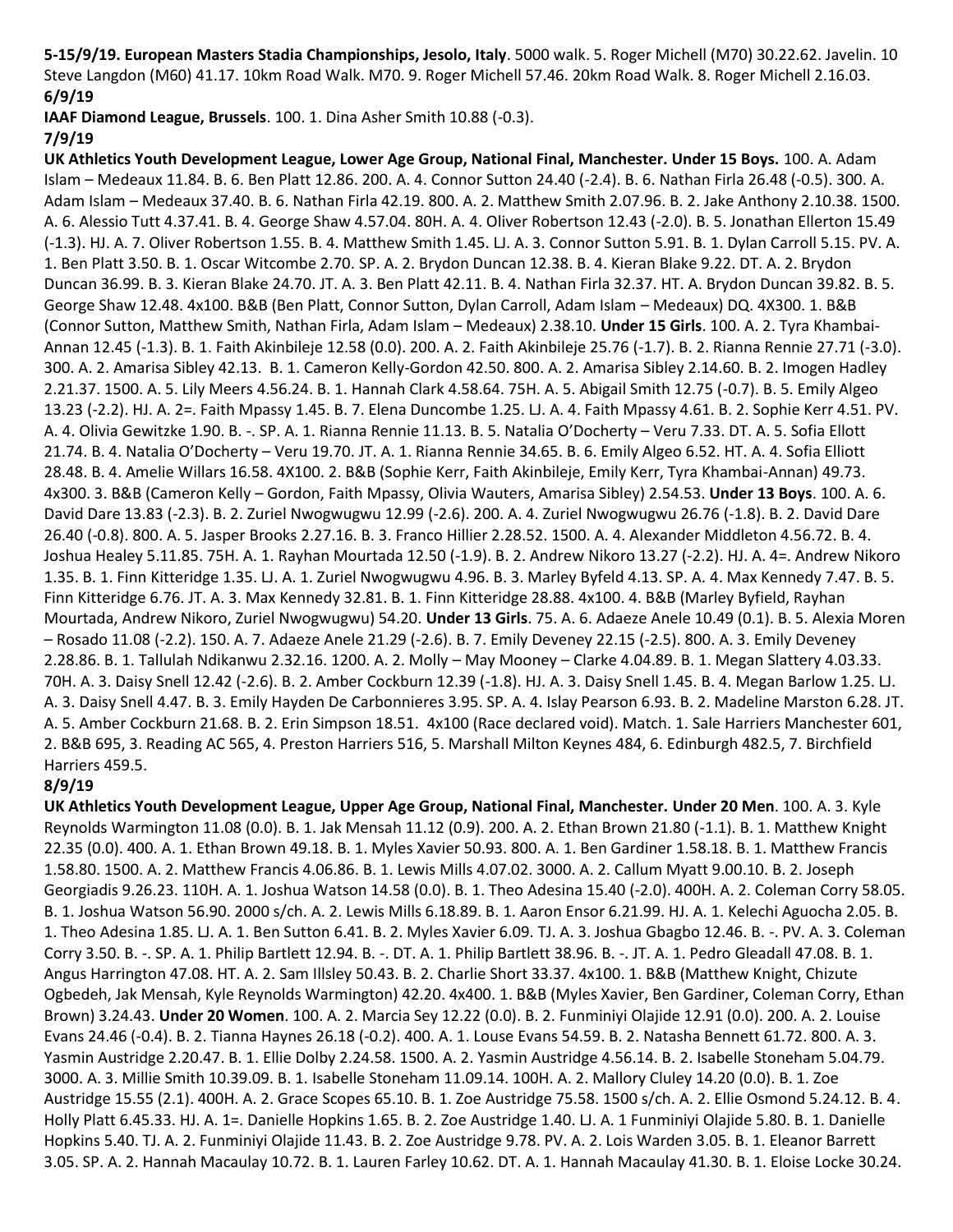JT. A. 1. Lauren Farley 44.88. B. 1. Eloise Locke 38.10. HT. A. 2. Molly Walsh 50.55. B. 3. Hannah Macaulay 26.30. 4x100. 2. B&B (Mallory Cluley, Marcia Sey, Eve Ward, Achieng Oneko) 47.93. 4x400. 1. B&B (Natasha Bennett, Grace Scopes, Francesca Evered, Louise Evans) 3.58.98. **Under 17 Men**. 100. A. 1. Jeriel Quainoo 10.88 (0.0). B. 1. Zac Nwogwugwu 11.16 (0.1). 200. A. 1. Jeriel Quainoo 22.39 (-0.3). B. 2. Charles Nortey 23.12 (-0.4). 400. A. 1. Oliver Briars 50.32. B. 2. Reece Nelson 51.68. 800. A. 1. Oliver Bright 1.58.24. B. 1. Samuel Reardon 1.58.18. 1500. A. 1. Oliver Bright 4.03.30. B. 1. Samuel Reardon 4.10.79. 3000. A. 4. Jake Leng 9.40.18. B. 3. William Andrews 10.12.36. 100H. A. 6. Eniola Afolabi 14.96 (0.8). B. 5. Barnaby Spear 16.57. 400H. A. 3. Barnaby Corry 58.68. B. 1. Eniola Afolabi 61.57. 1500 s/ch. A. 1. Pablo Seema Roca 4.39.91. B. 1. Frederick Georgiou 5.00.71. HJ. A. 5. Pablo Seema Roca 1.75. B. -. LJ. A. N/D Jacob Byfield. TJ. A. 2. Jacob Byfield 12.70. B. 2. Abdul Rahim 12.15. PV. A. 1. Barnaby Corry 4.10. B. 1. Ethan Kitteridge 3.65. SP. A. 1. Dillon Claydon 12.55. B. 1. Satvik Chaganti 10.71. DT. A. 1. Dillon Claydon 40.76. B. 1. Barnaby Spear 36.47. JT. A. 5. Dillon Claydon 24.77. B. -. HT. A. 5. Satvik Chaganti 25.69. B. -. 4X100. 3. B&B (Jacob Byfield, Reece Nelson, Zac Nwogwugwu, Jeriel Quainoo) 43.19. 4X400. 4. B&B (Charles Nortey, Eniola Afolabi, Bailey Marks-Belaon, Oliver Briars) 3.35.63. **Under 17 Women**. 100. A. 2. Zsiriah Thomas 12.68 (-1.3). B. 2. Tianna Haynes 12.88 (-0.9). 200. A. 1. Holly Mpassy 25.36 (-0.1). B. 1. Zsiriah Thomas 25.67 (-0.6). 300. A. 1. Holly Mpassy 39.79. B. 5. Francesca Evered 45.09. 800. A. 1. Zakia Mossi 2.16.81. B. 2. Tola Pearse 2.19.75. 1500. A. 5. Naomi Toft 4.48.83. B. 2. Ailhbe Barnes 4.53.55. 3000. A. 4. Naomi Toft 10.45.35. B. 1. Jessica Neal 11.14.42. 80H. A. 2. Ruby Bridger 11.85 (0.0). B. 1. Shakanya Osahon 11.85 (0.0). 300H. A. 4. Kelsey Pullin 46.85. B. 5. Ella Brown 51.65. 1500 s/ch. A. 2. Olivia Berry 5.26.05. B. 1. Ailhbe Barnes 5.31.06. HJ. A. 3. Ruby Bridger 1.55. B. -. LJ. A. 5. Claudia Baker 4.70. B. -. TJ. A. 3. Molly Savage 10.16. B. -. PV. A. 3. Achieng Oneko 2.15. B. -. SP. A. 1. Nana Gyedu 14.71 B. -. DT. A. Titobioluwa Akinrele 32.46. B. -. JT. A. 6. Ruth Chappell 22.34. B. -. HT. A. NT. Titobioluwa Akinrele. B. -. 4X100. 2. B&B (Zsiriah Thomas, Tianna Haynes, Shakanya Osahon, Holly Mpassy) 48.43. 4X300. 1. B&B (Zakia Mossi, Shakanya Osahon, Kelsey Pullin, Holly Mpassy) 2.44.63 (League Record). **Match Result**. 1. B&B 903, 2. Shaftesbury Barnet 776, 3. Team Avon 587, 4. Team Edinburgh 576.5, 5. Kingdom Athletic 564.5, 6. Birchfield 556. **Winner of the Norma Blaine MBE Award- Best Overall Performance**. Nana Gyedu U17W Shot 14.71. B&B are top male and female teams.

**Simplyhealth Great North Run.** Bertie Harrington 88.09 (89.09), Mick Keene 2.26.55 (2.16.14).

**Nuneaton HAC Open.** 800. Mx2. 4. Darren Corneille 2.17.4.

**Parkruns. Bromley**. 2 Daniel Kennedy 17.03, 17 William Foxhall 19.00, 25 Steve Eenden 19.44, 34 Amy Leach 20.08 (1st woman), 71 Danielle Critchley 21.08, 79 Stuart Cullum 21.21, 98 James Unwin 22.02, 176 Iain Swatton 23.53, 375 Bernard Wilson 28.26, 556 Graham Smith 33.48. **Bexley.** 26 George Collins 21.48. **Beckenham Place park**. 5 Luca Ercolani 17.59, 6 Marco Arcuri 18.08, 8 Clayton Aves 18.42, Rod Harrington 21.20, 47 Nigel Haffenden 21.43, 57 Sally Haffenden 21.58, 126 William Slack 25.14, 228 Zoe Kingsmell 31.01, 262 Leszek Malynicz 34.29. **Highbury Fields**. 14 Anwen Thomas 19.44. **Bournemouth**. 173 Peter Hamilton 24.48. **Lloyd park**. 25 Amy Miller 20.46 (1st woman), 29 Ifetobi Salako 21.28, 49 Sarah Belaon 23.11. **Westmill**. 1 Robert Perry 18.02, 60 James Perry 30.08, 85 Adrian Perry 36.55. **South Norwood**. 71 Angela Powell 26.13. **Riddlesdown**. 142 Anne Cilia 28.18. **Hoblingwell**. 4 Chris Swinfen 22.20. **Orpington.** 74 Dave Leal 26.59, 119 Andrew Kingsmell 30.26. **Homewood.** 28 Zoe Wood 24.42. **Southwark**. 9 Katie Murray 18.19 (1st woman). **Peckham Rye**. 33 Nick Barber 21.14, 140 Peter Rogers 24.59. **Dartford**. 45 John Turner 25.15. **Heslington.** 1 Joshua Schofield 15.45. **Castle Park**. 25 Jessica Keene 21.12, 356 Mick Keene 35.19. **Exmouth**. 92 Bob Minting 24.40. **Catford.** 53 Barry Wetherilt 23.04. **Bethlem Royal Hospital**. 13 David Beadle 20.33, 20 Mike Simms 22.05.

**11/9/19**

**Parris Handicap, Hayes.** 1 George Collins 30.30 (21.15 net time), 2 Damian Hayes 30.51 (19.36), 3 Bernie Bater 31.12 (22.12), 4 Roger Beswick 31.16 (18.01), 5 Paul Sharpe 31.20 (17:50), 6 Andy Lawes 31.22 (21.22), 7 Steve Pairman 31.26 (19.41), 8 Clayton Aves 31.30 (18.45), 9 Heath Griffin 31.37 (21.22), 10 Rob Brown 31.38 (21.38), 11 Dave Beadle 31.39 (21.24), 12 Steve Evenden 31.42 (19.57), 13 Marco Arcuri 31.44 (17.29), 14 Will Brindley 32.03 (21.18), 15 Tim Ayres 32.33 (21.18), 16 Dave Leal 33.32 (25.17), 17 Iain Swatton 35.11 (25.26). **Final Positions**. 1. Heath Griffin 105, 2. Bernie Bater 93, 3. Damian Hayes 85, 4. Dave Beadle 75, 5. Clayton Aves 69, 6. Dave Leal 61, 7. George Collins 59, 8. Paul Sharpe 55, 9. Steve Evenden 54, 10=. Luigi Arcuri 51, 10=. Marco Arcuri 51, 12. Steve Pairman 42, 13. Rob Brown 40, 14. Will Brindley 39, 15. Roger Beswick 38, 16. James Unwin 35, 17. Andy Lawes 31, 18. Graham Coates 30, 19=. John Leeson 25, 19=Stuart Cullum 25, 21=. Mark Compton 24, 21=. Helen Oakes 24, 23=. Glen Read 21, 23=. Nick Barber 21, 25. John Turner 20, 26=. Chris Pike 19, 26=. Bernie Harrington 19, 28=. Joshua Leeson 17, 28=. Ian Montgomery 17, 28=. Gareth Evans 17, 28=. Tim Ayres 17, 32. Luca Ercolani 16, 33. Amy Leach 15, 34=. Tom Leeson 13, 34=. Mark Ellison 13, 36. Zoe Kingsmell 12, 37. Maz Turner 10, 38. Sally Haffenden 9, 39. Barry Wetherilt 8, 40. Adrian Stocks 7, 41. Rod Harrington 6, 42=. Mark Williams 4, 42=. Iain Swatton 4, 44. Peter Rogers 2.

**City Of London/Highgate Harriers Open**. 400. Mx3. 3. Zakia Mossi (U17W) 59.09. **14/9/19**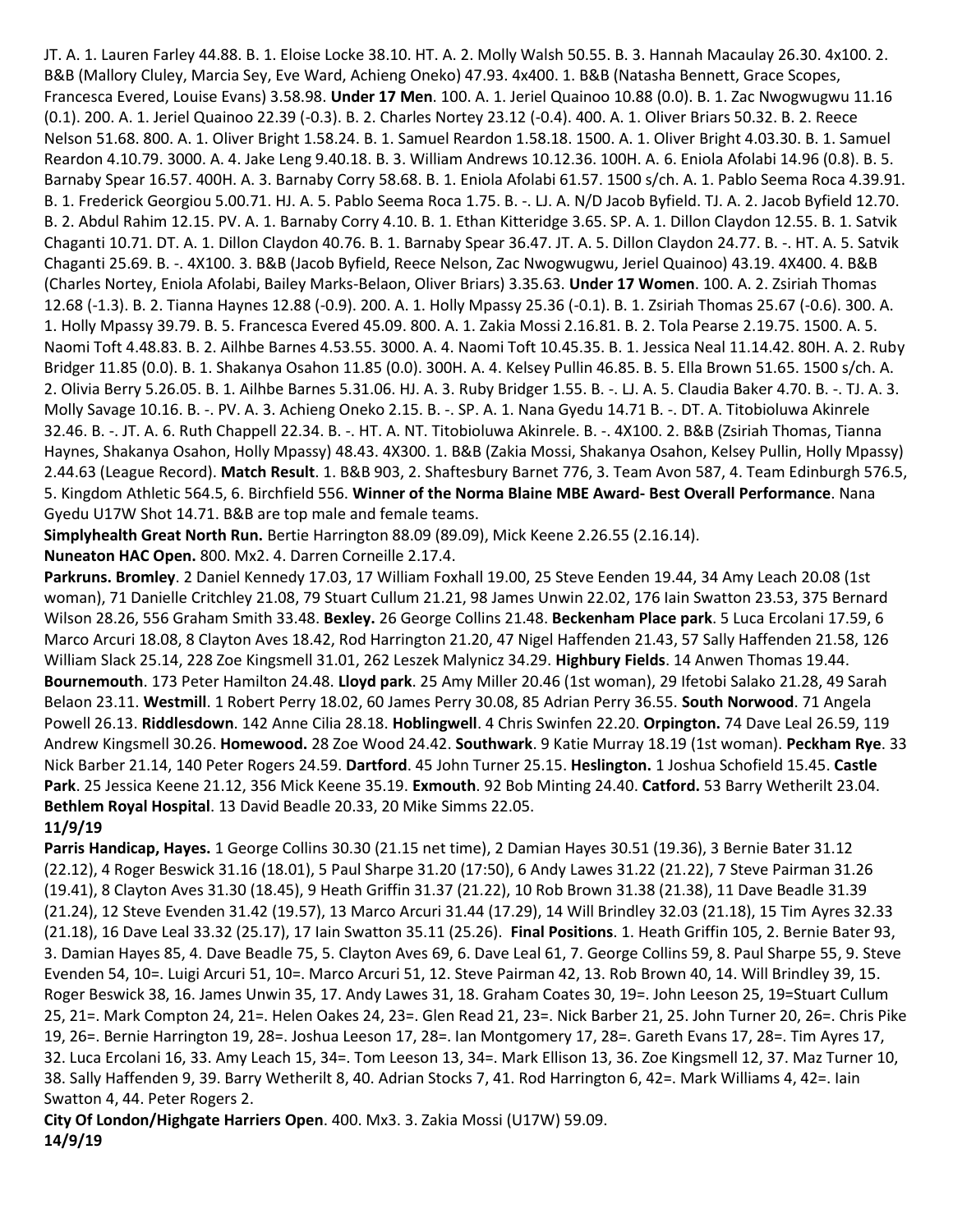**Will Bolton Memorial Relays, Sparrows Den. Seniors.** 3. B&B M1 55.02 (Ross Braden 13.02, Alex Gibbins 13.55, Dan Kennedy 14.24, Joss Barber 13.41), 8. B&B M2 58.28 (Gareth Evans 14.32, Luca Ercolani 15.11, Joseph Georgiadis 14.02, Tom Desborough 14.43), 9. B&B M3 59.46 (Jon Vintner 14.45, Steve Cooper 14.57, Theo Wood 14.42, Josh Dowling 15.22), 16. B&B M4 65.31 (Richard Daniels 15.45, Jake Leng 15.01, Ifetobi Salako 16.41, Richard Hall 18.04), 18. B&B L1 65.58 (Millie Smith 15.48, Ellie Osmond 16.47, Isabelle Stoneham 17.02, Ailhbe Barnes 16.21), 22. B&B L2 68.38 (Ellie Dolby 17.01, Zoe White 17.25, Amy Miller 16.47, Daniella Harper 17.25), 23. B&B M6 71.49 (Steve Evenden 16.48, John Leeson 19.18, Barry Wetherilt 20.21, Gareth Evans 2 15.22), 24. B&B L3 72.44 (Bethany Panton 18.11, Ella Deighton 19.10, Amy Leach 16.29, Heidi Forsyth 18.54), 26. B&B M5 74.01 (Jason Meers 17.40, Mark Ellison 18.27, Rod Harrington 19.05, Andy Lawes 18.49), 27. B&B Team Daniel 74.23 (Richard Daniel 18.29, Ken Daniel 18.18, Jason Short 19.53, Con Griffin 17.43). Bennett Cup Handicap. 1. John Leeson, 2. Ifetobi Salako, 3. Adrian Stocks. **U15 and U13s**. 5. B&B U15B 40.16 (Matthew Smith 13.04, Arthur Starvis 13.30, George Shaw 13.42), 11. B&B U15B 2 42.23 (Thomas Sugden 13.49, Nathaniel Brunner 15.08, Ted Marston 13.26), 14. B&B U15G 43.09 (Hannah Clark 14.13, Amarisa Sibley 14.43, Lily Meers 14.13), 20. B&B U13G. 45.21 (Megan Slattery 14.32, Tallulah Ndikanwu 15.23, Megan Barlow 15.26), 21. B&B U15G2 45.26 (Olivia Wauters 15.42, Cameron Kelly-Gordon 14.56, Carys Firla 14.48), 24. B&B U13G2 46.13 (Maria Salamanca 15.04, Amie Gould 15.28, Francesca Middleton 15.41), 27. B&B U15G3 46.44 (Isabella Louth 15.39, Amelia Middleton 15.03, Sofia Plum – Maher 16.02), 30. B&B U15G4 47.59 (Lydia Witcombe 16.01, Luciana Smith 15.53, Alyssa Firla 16.05), 32. B&B U15G5 49.03 (Emily De Backer 16.02, Cara Gould 15.55, Olivia Magee-Brown 17.06), 34. B&B U15G6 51.06 (Amelie Willars 16.47, Abigail Smith 17.34, Liberty Whyte 16.45), 38. B&B U15G7 54.31 (Eve Maher 18.06, Lola Bischoff 19.25, Ciara Slattery 17.00). Under 11s. 1. James Shaw 4.51, 2. Luciana Smith 4.52, 5. Sam Barlow 5.11, 7. Joseph Louth 5.30.

**Richmond Runfest Kew Gardens 10km.** 1. Scott Overall 30.02.

**Run Through Greenwich Park 5km.** 2. Blair Wilson 19.55.

**Parkruns. Bromley**. 12 William Foxhall 19.23, 27 Olivia Berry 20.11 (1st woman), 60 Steve Pairman 21.14, 61 Danielle Critchley 21.15, 85 Damian Hayes 21.52, 177 Holly Kibblewhite 24.05, 257 Mark Wallace 25.43, 277 Sally Smith 26.16, 316 Tom Leeson 27.16, 362 Julia Pairman 28.16, 375 Jamie Muir 28.42, 390 John Leeson 29.03, 494 Graham Smith 32.38. **Brockwell park**. 127 Ross Braden 23.46. **Beckenham Place park**. 3 Paul Sharpe 17.56, 5 Clayton Aves 18.32, 22 Tim Ayres 20.26, 98 Nigel Haffenden 24.20, 99 Sally Haffenden 24.20, 121 William Slack 25.27, 154 Leszek Malynicz 27.27. **Torbay Velopark**. 46 Harry Kendall 22.54. **Nonsuch.** 32 Paul Ross-Davies 19.49. **Mile End**. 327 James Perry 31.27. **Orpington.** 7 Harry Keene 21.06, 199 Karen Desborough 33.25. **Peckham Rye.** 103 James Morris 24.03, 121 Peter Rogers 24.49. **Dartford.** 59 John Turner 26.02, 145 Maz Turner 33.48. **Penrose**. 1 Robert Perry 17.29, 211 Adrian Perry 36.31. **Evesham**. 11 George Collins 21.08, 63 Zoe Kingsmell 27.14, 93 Andrew Kingsmell 30.11. **Tewkesbury**. 2 Marco Arcuri 18.37, 26 Luigi Arcuri 25.41. Wepre. 15 Mike Simms 24.25. **Exmouth**. 114 Bob Minting 25.58. **Catford.** 94 Barry Wetherilt 25.53. **Foots Cray Meadows**. 2 Ritchie Leccia 20.10. **Bethlem Royal Hospital**. 7 Stuart Cullum 20.56. **Squerryes Winery**. 12 Jessica Keene 20.25, 123 Mick Keene 29.16.

**14-15/9/19. Kent Decathlon Championships inc Masters & Under 13 Champs**, **Erith.** M35. 1500. 1. Darren Corneille 4.45.11. M50. 800. 2. Heath Anthony 2.20.10. 1500. 1. Heath Anthony 4.46.89. M70. 800. 1. Peter Hamilton (M70) 3.11.57. 1500. 1. Peter Hamilton 6.19.93. 5000. 1. Peter Hamilton 23.03.15. Under 13 Boys. 100. Ht1. 5. Andrew Nikoro 14.03 (-1.0). Ht2. 4. James Lawson 13.98 (-0.2), 7. Shing Hei Hang 14.83. 200. 4. Rayhan Moutada 27.56 (-0.5). Ht1. 3. Rayhan Mourtada 27.70 (0.3). Ht2. 4. James Lawson 29.27 (0.4). 800. R1. 2. Hendri Verster 2.33.88. R2. 4. Jasper Brooks 2.25.69, 7. Harry Fage 2.38.62. 1500. 3. Joshua Healey 5.02.95, Harry Fage 5.11.57. 75H. 2. Rayhan Mourtada 12.23 (2.5), 6. Andrew Nikoro 13.33. Ht2. 1. Rayhan Mourtada 12.39 (2.3), 2. Andrew Nikoro 13.36. HJ. 5. Andrew Nikoro 1.25. LJ. 4. Jasper Brooks 4.62, 9. James Lawson 3.95. SP. 4. Max Kennedy 7.92. DT. 4. Max Kennedy 16.54. JT. 3. Max Kennedy 32.35, 6. Finn Kitteridge 27.76, 9. Andrew Nikoro 25.32. HT. 9. Max Kennedy 17.27. Under 13 Girls. 800. R1. 2. Amber Cockburn 2.43.78. R2. 2. Emily Deveney 2.26.09, 5. Megan Barlow 2.37.37. 1200. 2. Molly May Mooney-Clarke 4.00.46. 70H. 4. Daisy Snell 12.43 (-1.0), 5. Amber Cockburn 12.51. Ht1. 3. Amber Cockburn 12.40 (1.3). Ht2. 3. Daisy Snell 12.40 (-0.2). HJ. 3=. Megan Barlow 1.30. LJ. 1. Daisy Snell 4.78, 11. Amber Cockburn 3.68, 13. Megan Barlow 3.65. SP. 7. Madeleine Marston 6.66. DT. 4. Bethany Willars 16.95, 7. Erin Simpson 14.52. JT. 6. Erin Simpson 19.80, 7. Amber Cockburn 18.21.

# **15/9/19**

**Beckenham Half Marathon**. 13. Len Cowder 88.39 (88.34), 44. Steve Evenden 96.27 (96.18), 260. Gerry Alger 2.06.05 (2.05.58).

**Intersport Run Reigate 10km**. 22. Blair Wilson 40.43 (40.39). **Intersport Run Reigate Half Marathon**. 18. Luca Ercolani 82.35 (82.33). **Simplyhealth Great Bristol Half Marathon**. 72. Ian Firla 80.40 (80.35) **17-18/9/19**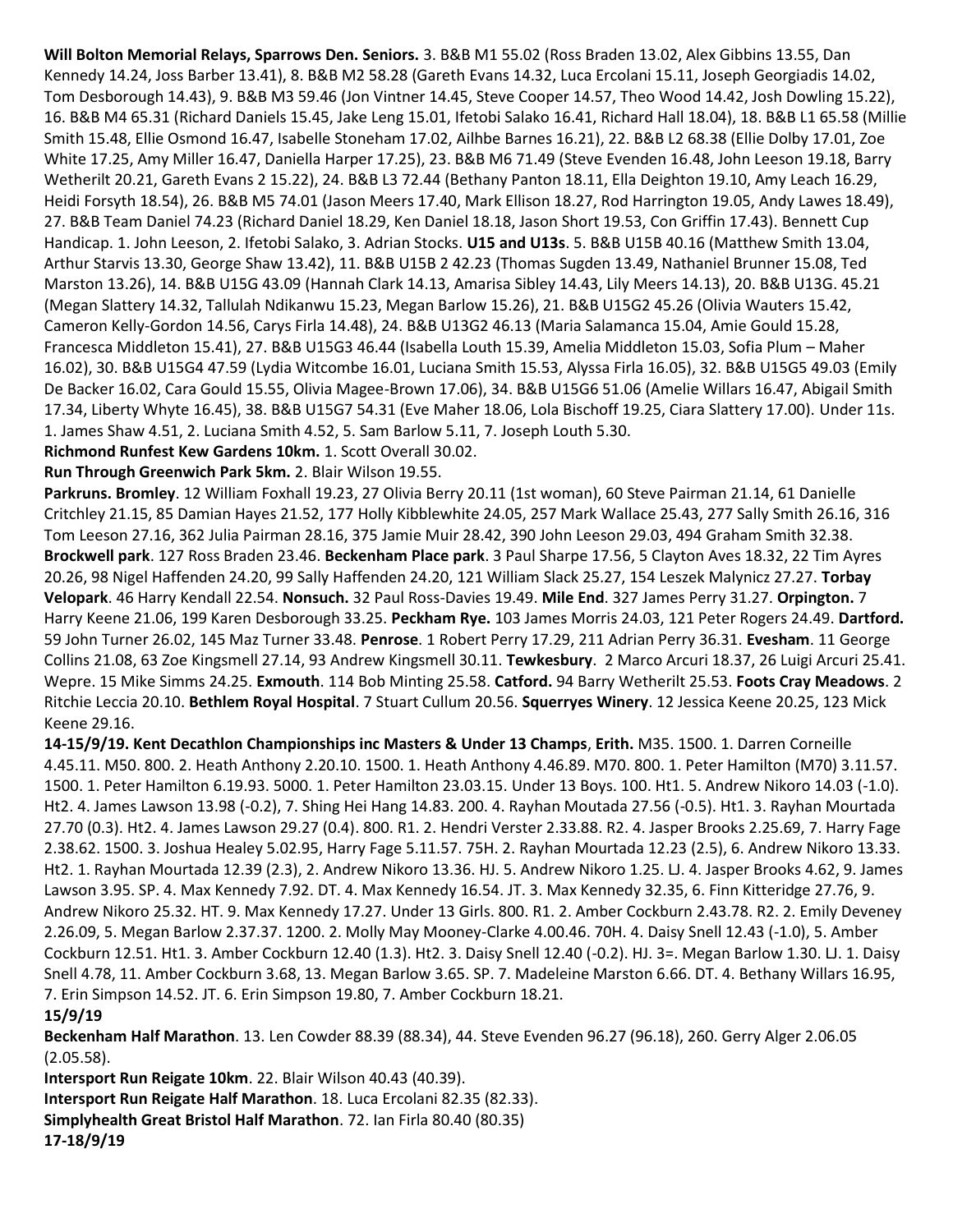**City Of Norwich Evening Throws Open**. SP. 1. Gemma Vickery 8.16. DT. 2. Gemma Vickery 25.27. JT. 5. Gemma Vickery 21.00. HT. 1. Gemma Vickery 47.28.

# **21/9/19**

**European Champions Clubs Cup for Juniors, Leiria, Portugal. Men.** 100. 1. Jeriel Quainoo 10.78 (0.1). N/S. 2. Chizute Ogbedeh 11.32 (-1.0), 7. Coleman Corry 12.08. 200. 3. Jeriel Quainoo 21.70 (0.0). 400. 3. Ethan Brown 46.61. 800. 2. Angus Harrington 1.54.13. 1500. 1. Oliver Bright 4.12.17. 3000. 4. Callum Myatt 8.58.55. 100H. 2. Josh Watson 14.39 (0.6). 400H. 3. Alex O'Callaghan Brown 53.62. 2000s/c. 4. Lewis Mills 6.19.85. HJ. 2. Kelechi Aguocha 2.02. LJ. 3. Theo Adesina 6.87. TJ. 4. Joshua Gbagbo 13.28. PV. 4. Pedro Gleadall 4.15. SP. 7. Phillip Bartlett 11.64. DT. 6. Dillon Claydon 36.63. JT. 5. Pedro Gleadall 53.99. HT. 4. Sam Illsley 53.57. 4x100. B&B ( ) 41.77. 4x400. 1. B&B (Alex O'Callaghan Brown, Oliver Briars, Ben Gardiner, Ethan Brown) 3.14.90. Match. 1. Turkey 119, 2. GBR (B&B) 111, 3. ESP 109, 4. POR 98, 5. ITA 80, 6. Den 71, 7. SLO 48, SUI 44. **Women**. 100. 2. Marcia Sey 12.15 (0.0). N/S. 1. Zoe Austridge 13.09 (-0.5), 6. Holly Platt 13.68. 200. Zsiriah Thomas 25.38 (0.3). 400. 2. Holly Mpassy 56.06. 800. 5. Zakia Mossi 2.15.60. 1500. 5. Ailbhe Barnes 5.11.62. 3000. 6. Anwen Thomas 10.38.07. 100H. 1. Marcia Sey 13.81 (1.1). 400H. 6. Grace Scopes 65.29. 2000s/chase. 1. Yasmin Austridge 7.09.31. HJ. 4. Danielle Hopkins 1.65. LJ. 2. Funminiyi Olajide 5.58. TJ. 3. Funminiyi Olajide 11.61. PV. N/H. Lois Warden. SP. 4. Nana Gyedu 13.37. DT. 4. Hannah Macaulay 41.07, JT. 4. Lauren Farley 39.59. HT. 2. Molly Walsh 51.62. 4x100. 2. B&B ( ) 47.54. 4X400. 4. B&B ( ) 3.54.46. Teams. 1. TUR 112.5, 2. CZW 103, 3. GBR 99, 4. ESP 98.5, 5. DEN 80, 6. SLO 69, 7. NED 60, 8. SUI 60.

**Parkruns. Bromley**. 18 Steve Evenden 19.44, 27 Stuart Cullum 20.15, 46 Danielle Critchley 21.01, 48 James Unwin 21.14, 62 Aleksander Wiltshire 21.36, 125 Andy Tucker 22.49, 184 Austin Adams 24.23, 230 Niamh Milmo 25.51, 231 Tom Leeson 25.51, 232 John Leeson 25.52, 272 Jamie Muir 26.58, 330 Bernard Wilson 28.40**. Bexley.** 3 Darren Corneille 19.27. **Beckenham Place park**. 7 Clayton Aves 18.52, 111 Will Slack 25.24, 135 Zoe Kingsmell 26.38, 205 Tim Ayres 30.17, 248 Leszek Malynicz 33:20**. Nonsuch**. 7 Peter Tucker 17.41. **Crystal Palace.** 10 Ritchie Leccia 19.18, 26 Carys Firth 20.24 (1st woman). **Lloyd park.** 19 Jennie Butler 21.24 (1st woman). **Dulwich.** 58 Chris Swinfen 20.41. **Orpington**. 8 Jessica Keene 20.19 (1st woman), 9 Harry Keene 20.30, 18 Steve Pairman 21.33, 20 Nick Barber 21.44, 170 Mick Keene 33.22, 178 Karen Desborough 34.06. **Homewood**. 25 Zoe Wood 24.53. **Exeter Riverside**. 188 Sally Smith 26.26, 332 Graham Smith 32.44. **Bideford.** 4 Katie Murray 18.17 (1st woman). **Exmouth**. 68 Bob Minting 23.31. **Clapham Common**. 256 James Cunningham 24.18. **Catford**. 47 Barry Wetherilt 22.38. **Foots Cray Meadows**. 53 Sally Haffenden 25.10, 54 Nigel Haffenden 25.11. **Bethlem Royal Hospital**. 10 Ted Marston 21:27, 17 Mike Simms 23.03, 50 Madeleine Marston 26.53**. Squerryes Winery**. 4 Robert Perry 18.20, 25 Mark Ellison 23.12, 63 Anne Cilia 28.29, 89 James Perry 31.13, 115 Adrian Perry 38.17. **21-22/9/19**.

**English Schools Combined Events & Walks Championships, Exeter**. Intermediate Boys. 3. Jonathan Ellerton 22.04.38. Intermediate Girls. Heptathlon. 8. Ruby Bridger 4361 (200 – 27.52, 800 – 2.47.31, 80H – 12.02, HJ – 1.56, LJ – 5.07, SP – 11.83, JT – 30.55). 3000 Walk. DQ. Abigail Smith.

**Sri Chimnoy Self Transcendence 24 Hour Track Race, Tooting.** 37. John Turner 127.353k (79.13 miles) 318 laps. **22/9/19**

**SEAA Road Relay Championships, Crystal Palace. Senior Men.** 36. B&B "A" 1.52.20. (Tom Desborough 19.36 (70), Alex Gibbins 19.02 (64), Alex Bruce Littlewood 17.51 (45), Joss Barber 18.31(39), Dan Kennedy 19.03 (37), James Habergham 18.15 (36)). Inc B&B "B" (Jason Meers 23.32, Ifetobi Salako 23.49). **M40**. 20. B&B 1.32.37 (Len Crowder 21.40 (21), Dave Beadle 23.16 (18), Adrian Stocks 23.48 (20), Nick Barber 23.51 (20)). **Under 17 Women**. 17. B&B "A" 36.50 (Ellie Osmond 11.47 (14), Ellie Dolby 12.53 (18), Olivia Berry 12.10 (17)). 22. B&B "B". 38.06 (Zoe White 12.00 (19), Bethany Panton 13.33 (30), Danielle Harper 12.33 (22)). Inc B&B "C" (Heidi Forsyth 13.16 (41), Ella Deighton 13.54 (41)). **Under 15 Boys**. 25. B&B "A" 45.50 (Arthur Starvis 11.18 (27), George Shaw 11.42 (29), Alessio Tutt 11.16 (24), Ted Marston 11.33 (25)). Inc B&B "B" (Nathaniel Brunner 13.20 (55)). **Under 15 Girls**. 15. B&B "A" 37.10 (Amarisa Sibley 12.32 (30), Cameron Kelly Gordon 12.41 (24), Hannah Clark 11.55 (15)). 34. B&B "C" 39.07 (Cara Gould 12.35 (35), Sofia Plum Maher 12.52 (26), Emily De Backer 13.39 (34)). 38. B&B "B" 39.21 (Isabella Louth 12.34 (33), Amelia Middleton 13.48 (42), Olivia Wauters 12.58 (38)). 50. B&B "D" 41.52 (Liberty Whyte 13.36 (56), Amelie Willars 14.00 (56), Olivia Magee Brown 14.15 (50)). **Under 13 Boys**. Inc (Alexander Middleton 11.39 (16), Joshua Healey 12.15 (15), Harry Fage 12.32 (15)). **Under 13 Girls**. 10. B&B "A" 37.52 (Megan Slattery 12.25 (10), Tallulah Ndikanwu 2.41 (7), Emily Deveney 12.46 (10)). 23. B&B "B" 40.05 (Megan Barlow 13.03 (21), Francesca Middleton 13.56 (27), Amie Gould 13.04 (23))

**KCAA Relays & Masters Jumps Championships, Medway Park, Gillingham**. **Under 17 Men**. 4x100. 1. B&B (Abiola Afolabi, Charles Nortey, Sam Reardon, Zachary Nwogwugwu) 44.9. 4x200. 1. B&B (Charles Nortey, Abiola Afolabi, Eniola Afolabi, Zachary Nwogwugwu) 1.34.9. 4x400. 1. B&B (Pablo Seema Roca, Eniola Afolabi, Bailey Marks Belaon, Sam Reardon) 3.42.5. 3x800. 1. B&B (Pablo Seema Roca, Bailey Marks Belaon, Sam Reardon) 6.30.9. **Under 17 Women**. 4x100. 1. (Achieng Oneko, Molly Savage Eve Ward, Tianna Haynes) 49.2. 4x200. 2. B&B (Ofejiro Otomewo, Kelsey Pullin, Claudia Baker, Shakanya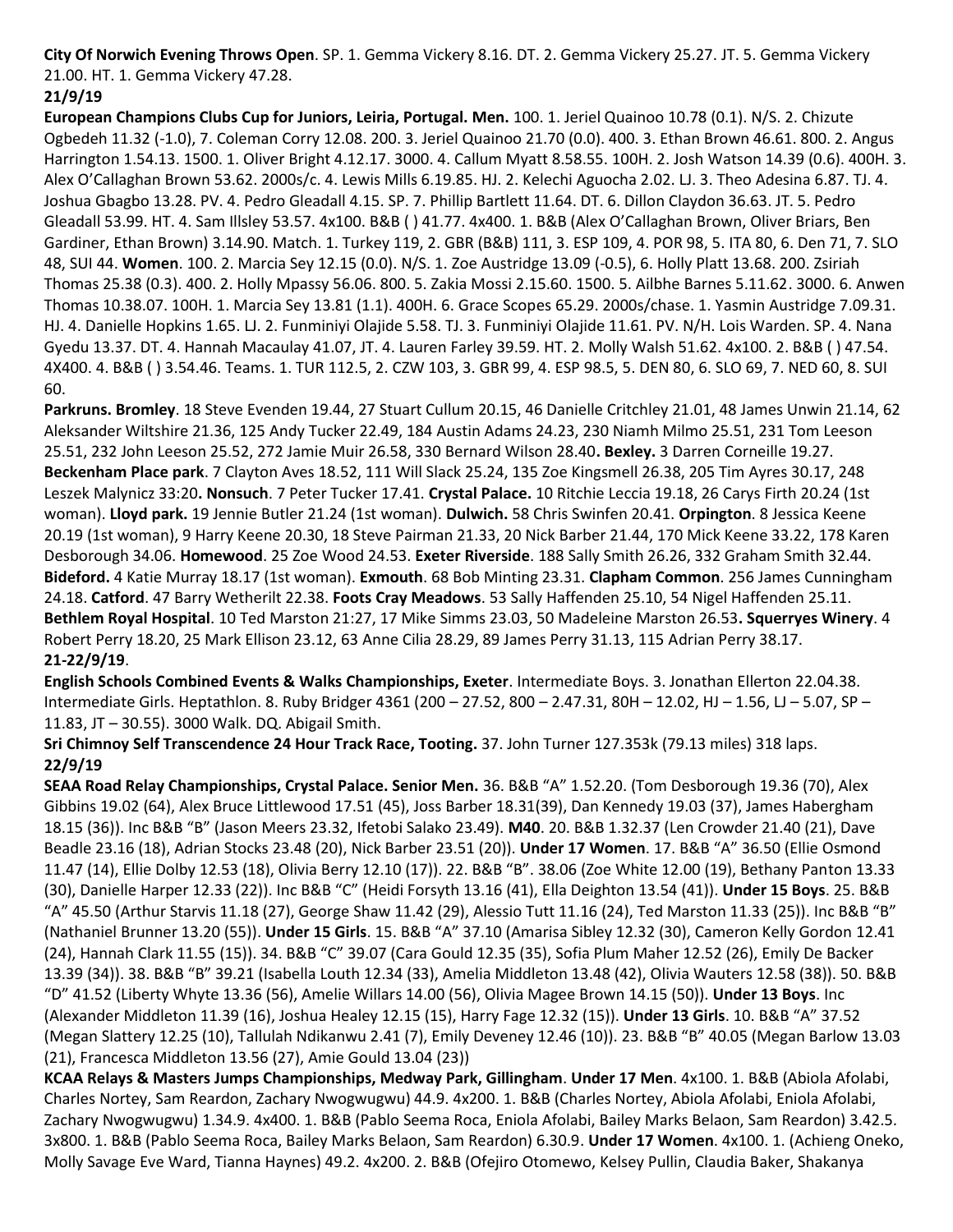Osahon) 1.46.2. 4x300. 2. B&B (Kelsey Pullin, Ofejiro Otomewo, Tianna Haynes, Shakanya Osahon) 2.55.2. **Under 15 Boys**. 4x100. 4. B&B (Oliver Robertson, Matthew Smith, Nathan Firla, Adam Islam Medeaux) 48.9 4x200. 3. B&B (Oliver Robertson, Matthew Smith, Jake Anthony, Adam Islam Medeaux) 1.39.4. 4x300. 1. B&B (Matthew Smith, Nathan Firla, Jake Anthony, Adam Islam Medeaux) 2.39.0. 3x800. 1. B&B (Jake Anthony, Nathan Firla, Matthew Smith) 6.53.0. **Under 15 Girls**. 4x100. 2. B&B (Sophie Kerr, Faith Mpassy, Kelsey Calladine Smith, Emily Kerr) 52.9. 4x200. 2. B&B (Abigail Smith, Emily Algeo, Kelsey Calladine Smith, Emily Kerr) 1.54.5. Ht1. 1. B&B (Abigail Smith, Emily Algeo, Kelsey Calladine Smith, Emily Kerr) 1.54.6. 4x300. 3. (Sophie Kerr, Abigail Smith, Emily Algeo, Faith Mpassy) 3.04.9. **Under 13 Boys**. 4X100. 2. B&B (Marley Byfield, Andrew Nikoro, James Lawson, Rayhan Mourtada) 53.9. Ht1. 2. B&B (Marley Byfield, Andrew Nikoro, James Lawson, Rayhan Mourtada) 54.1. 4x200. 2. B&B (Marley Byfield, Andrew Nikoro, James Lawson, Rayhan Mourtada) 1.51.6. **Under 13 Girls**. 4x100. 5. B&B (Daisy Snell, Alyssa Firla, Madeleine Marston, Nina Whitter) 56.2. Ht1. 3. B&B (Daisy Snell, Alyssa Firla, Madeleine Marston, Nina Whitter) 55.8. 4x200. 2. B&B (Daisy Snell, Alyssa Firla, Erin Simpson, Madeleine Marston) 1.56.6. M60. Pole Vault. 1. Alan Hardy 2.40.

**Jim Day Memorial Pole Vault, Sutton**. Mx A. 6. Finn Kitteridge (13B) 2.23, 19. Charlie Platt (U11B) 1.83. MxB. 7. Oscar Witcombe (U15B) 2.83, 9. Roger Platt (M45) 2.73. MxC. 7. Ethan Kitteridge (U17M) 3.73, Mariette Hilborne 3.43. MxD. 2. Scott Huggins 4.93, 10. Barnaby Corry (U17M) 4.13. MxF. 1. Ben Platt (U15B) 3.63.

**Daventry Road Runners 10km**. 1. Josh Schofield 33.03.

**Highway 10km, Orpington**. 1. Ben Cockburn 36.28 (36.27), 6. Graeme Lugar 38.48 (38.47).

**Chislehurst Chase**. 4. Blair Wilson 42.12, 10. Isabelle Stoneham 45.29, 67. Austin Adams 57.24.

### **28/9/19**

**Parkruns. Bromley**. 1 Will Andrews 17.31, 7 Arthur Starvis 18.34, 15 Ted Marston 19.23, 38 Damian Hayes 20.33, 54 Maria Salamanca 20.59, 62 Danielle Critchley 21.10, 102 Mark Wallace 22.51, 106 Gareth Griffin 22.54, 166 Austin Adams 24.14, 246 Graham Coates 25.27, 274 Tom Leeson 26.21, 336 John Leeson 27.59, 337 Bernard Wilson 28.00, 489 Graham Smith 32.47. **Greenwich**. 9 Darren Corneille 19.27. Oxford. 288 Mick Keene 28.06. **Beckenham Place park**. 4 Clayton Aves 18.52, 22 Rod Harrington 21.52, 56 Iain Swatton 24.09, 78 Will Slack 25.29, 120 Chris Swinfen 28.26, 172 Leszek Malynicz 32.20. **Highbury Fields**. 15 Anwen Thomas 19.50 (1st woman). **Crystal Palace**. 231 Glen Read 29.11. **Waterworks, Belfast**. 37 James Unwin 22.39. **Bournemouth**. 164 Peter Hamilton 25.14. **Lloyd park**. 73 Jane Bradshaw 23.22. **Catterick**. 13 Neil Ayrton 20.18. **Orpington.** 154 Karen Desborough 34.24. **Tonbridge.** 113 Mark Ellison 23.56, 264 Anne Cilia 27.38. **Lanhydrock**. 4 Richard Daniels 20.41. **Peckham Rye.** 98 Peter Rogers 24.32. **Umhlanga.** 115 Zoe Kingsmell 28.12, 194 Andrew Kingsmell 31.53. **Dartford Heath**. 9 Steve Pairman 22.27, 10 Nick Barber 22.28. **Tooting Common**. 50 Eloise O Shaughnessy 20.24. **Exmouth**. 77 Bob Minting 24.29. **South Woodham Ferrers**. 86 James Perry 29.30, 151 Adrian Perry 36.17. **Catford**. 47 Barry Wetherilt 23.35. **Marlborough Common.** 14 Nigel Haffenden 23.20, 16 Sally Haffenden 23.23. **Woolacombe Dunes**. 63 Angela Powell 31.30. **Bethlem Royal Hospital**. 4 Ellie Osmond 20.14 (1st woman), 9 Ian Montgomery 21.48, 27 Mike Simms 24.01, 52 Madeleine Marston 27.01. **Squerryes Winery.** 69 Sally Smith 28.11. **29/9/19**.

**Club 5 Mile Cross Country Championships, Hayes**. 1 Callum Myatt 28.17 Club 5 Mile and Club Junior 5 Mile Champion (Handicap 1st), 2 Joseph Georgiadis 30.59 (7), 3 Roger Beswick 32.13 (3), 4 Paul Kerekgyarto 35.36 (8), 5 Steve Pairman 35.52 (10), 6 David Beadle 35.55 (5), 7 Adrian Stocks 36.55 (4), 8 Rod Harrington 39.39 (2), 9 Glen Read 40:07 (13), 10 Nic Corry 40.21 (11), 11 Andy Lawes 40.27 (9), 12 John Leeson 40.45 (6), 13 Ian Taylor 41:06 (14), 14 Barry Wetherilt 42.33 (12), 15 Iain Swatton 43:47 (15), Henry Fisher D.N.F. Bennett Cup after 2 events. 1= Adrian Stocks and John Leeson 55, 3. Joseph Georgiadis 44, 4. Dave Beadle 34.

**BMW Berlin Marathon**. 34. Scott Overall 2.14.40, Carolyn Johnson 3.13.59 (3.11.01), Steve Evenden 3.29.38 (3.18.56). **SPAR Budapest Marathon.** 2443. John Turner 4.43.32.

**Herne Hill Harriers Throws Fest, Tooting Bec**. SP. 3K. 5. Max Kennedy 7.91. JT. 400g. 2. Max Kennedy 29.77. **Ealing Half Marathon**. 1992. Louis Mascarenhas 2.01.54 (1.58.26).

**Barns Green Half Marathon**. 158. Mike Simms 99.53 (99.21), 261. Stuart Cullum 1.46.20 (1.45.59) **27/9/19 to 6/10/19**

**IAAF World Championships, Doha, Qatar. Men.** 100. SF1. 3. Adam Gemili 10.13 (-0.3). Ht2. 3. Adam Gemili 10.19 (-0.8). 200. 4. Adam Gemili 20.03 (0.3). SF1. 1. Adam Gemili 20.03 (-0.3). Ht1. 1. Adam Gemili 20.06 (0.5). 4X100 2. GBR (inc Adam Gemili) 37.36 (European & British Record). Ht1. 1. GBR (inc Adam Gemili) 37.56. **Women.** 100. 2. Dina Asher Smith 10.83 (0.1) (British Record). SF2. 1. Dina Asher Smith 10.87 (0.5). Ht4. 1. Dina Asher Smith 10.96 (-0.1). 200. 1. Dina Asher Smith 21.88 (0.9) (British Record). SF3. 1. Dina Asher Smith 22.16 (0.5). Ht4. 1. Dina Asher Smith 22.32 (0.4). 4x100. 2. GBR (inc Dina Asher Smith) 41.85.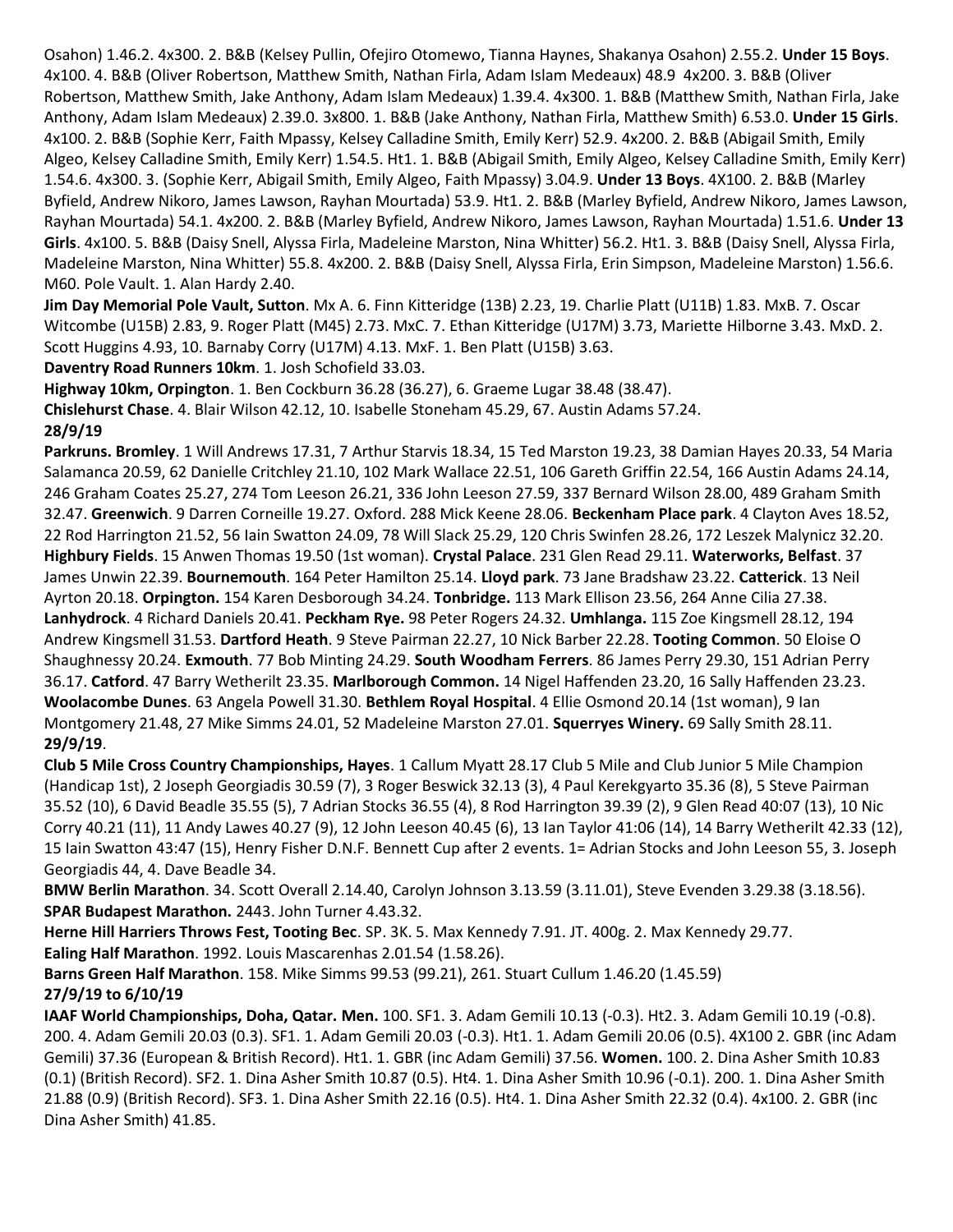#### **100 years ago in 1919**

"We congratulate our friends in the Surrey Walking Club, especially E. H. Neville, our own Club member, who acted as Racing Hon Secretary, upon the successful issue of their Open Race over the well-known course from Westminster Clock Tower to the Aquarium, Brighton on September 13."

"Many members who were not privileged to serve with His Majesty's Forces quite overlooked their subs, during the past few years. The matter will be dealt with at the next Committee Meeting, but meanwhile our acting Hon. Treasurer, at 53 Bellingham Road, Catford, will be delighted to receive any propositions (*and* cash) from any "absent minded beggars" The Gazette lists 197 serving in the forces of whom four have been discharged wounded, one with shell shock, and one gassed. The number killed in action is 44."

"The Opening Run of the 51<sup>st</sup> Season, Novices' Pewter Race, and Smoking Concert will take place on Saturday October 4<sup>th</sup>. Please turn up in big battalions and will the Vice-Presidents kindly note that it is expected that every one of them will put in an appearance to support our President and the Club"

### **75 years ago in 1944**.

" The Opening Run of the last few years has been very fortunate regarding the weather and the start of our seventy-sixth cross country season proved no exception, a good number of runners and visitors making the most of the bright day…. Back in the Club we were welcomed by hot baths with Bill Spray in attendance, then upstairs to tea where Nobby Clarke and Mrs Dodson were still able to look after our needs even in this sixth year of war… In the evening several Members stayed on for a supper of sausage and mash"

" We all join in congratulating that gallant airman "Bob" Pattison, on the daring exploit last July which earned him a well deserved D.F.C. Those of us who live in "doodle –bug alley" do so with a big spot of gratitude, for it was in an attack on a "target in the Pas de Calais area" where (we quote from the citation) " he captained an aircraft, one engine of which became useless early on the outward flight. Nevertheless this determined captain went on to the target which he reached after the main bombing force, and executed his attack from a lower level than planned. His aircraft was repeatedly hit by A.A. fire and sustained damage, but he flew it safely to base. Commander Pattison displayed resolution and devotion to duty of a high order"

"On Sunday Sept 24, a meeting of the Club's Piscatorial Society was held on the banks of the Byfleet canal. The gathering consisted of "Nobby" Clarke, who seems to be the Grand Master, and his attendants on this occasion were Dick Cockburn and A. D. Thwaites and the object of the meeting, apart from fishing, was to greet Frank Pearce on his present ground. It will be duly recorded in the Minutes of Blackheath Harriers that a committee meeting was held at "The Anchor," Byfleet, and the business of the meeting was to consider and, if thought fit, elect Martin Francis Pearce, aged 5 and a half months, as a member of the Club. We understand that the candidate was successful, but we cannot discover how long the meeting at "The Anchor" lasted."

"Another Past President "in the news" is W. D. Whiter, who had the misfortune to have his home completely wrecked by a flying bomb, fortunately without any casualties. But for the fact that Mr and Mrs Whiter were at the time in their specially strengthened room, they would probably have been buried in rubble"

#### **50 years ago in 1969**



45 teams start the Club's road relay at Hayes and Ian Wilson brings the Club home first on the opening leg. The team of Wilson. Mike Willis, John Baldwin, Bob Richardson, Chris Haines and Peter Horwood finishes second. The Club finish ten complete teams plus two thirds of an eleventh. Bob Richardson finishes equal first in the Greenwich "10"

The third and final National League Meeting takes place at Cardiff and the Club completes a hat trick of last places. The Club's only winner is Graham Gower in the 110 hurdles. "Following the meeting the Blackheath Centenary Trophy (see left) was presented to Birchfield Harriers, but subsequently we have learnt that there is a dispute as to the eligibility of certain performers and the final position in the League is still to be resolved."

"The Centenary Committee, in their deliberations on the form such an award should take, considered that a work of art in the modern idiom would most suitably reflect our feelings at this time. The sculptor, Derek May, has used as his theme the 3As. Since it is a work of art and its appreciation is in the eye of the beholder, it is bound to be controversial, but there is no doubt it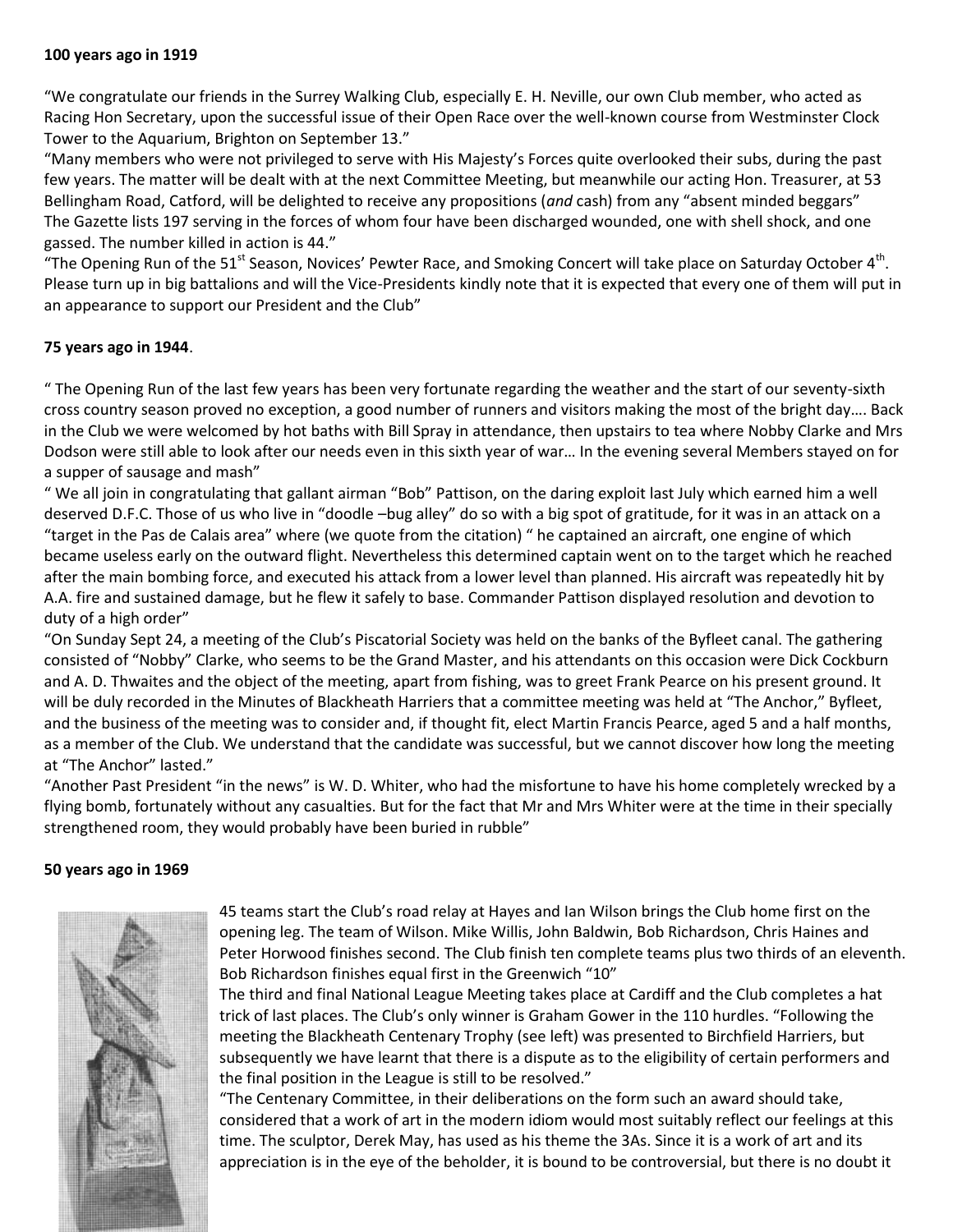forms a striking trophy. Some like it, some do not! Some say it grows on one and some are in transports." (Note, in 2019 the whereabouts of this trophy is not known… where's Pickles?!)

The Centenary Commemorative Run takes place. A coach takes runners and supporters to Peckham Rye. Here they visit the " Kings Arms", and "Rye House Hotel" before four packs begin runs of various routes to the "Green Man" in Blackheath. From there it was off to Ladywell Park and the track before heading to "The Railway" in West Wickham which closes at 2.30pm. The coach and supporters arrive in "good drinking time" but not the runners. From there is a short run to the Clubhouse for tea and then supper at 6.30pm.

### **25 years ago in 1994**.

There is a special 80<sup>th</sup> birthday celebration for Sydney Wooderson at the Clubhouse.



Unfortunately the Wooderson celebrations clash with the Southern Vets AC Inter Divisional Final at Colindale, Blackheath finish second to Verlea. Individual wins come from Bob Minting (M40 400), Shaun Lightman (M50s 2000 walk), Gordon Hickey (M50s shot), Chris Ellis (M40 Discus) and Colin Brand (M50s discus).

The Club win the National Young Athletes League for the 6<sup>th</sup> year in a row, 100 points clear of runners up Liverpool Harriers. Adrian Harris (400 hurdles) is track athlete of the match and Emeka Udechuku takes the field event award winning the under 17s discus by over 12 metres with 52.06.

In a closely contested Gold Cup Final shown on Sky Sports, the Blackheath finish in  $5^{th}$  place. There are wins for Julian Golding (100 and 200), James Harrison (10,000), Dave Lee (3000 s/chase), and Lee Newman (shot). In the Plate Final the following day, Bromley Ladies finish runners up. Double wins come from Debbi Marti (high jump and javelin) and Ujo Efobi (100 hurdles and shot).

The Club represent the UK in the European Champion Clubs Cup for juniors in the A final in Poland, finishing in 7th place. Three athletes finish in the top three, Michael Champion (gold 400), Mark Findlay (silver long jump) and Steve Timmins (bronze 400 hurdles).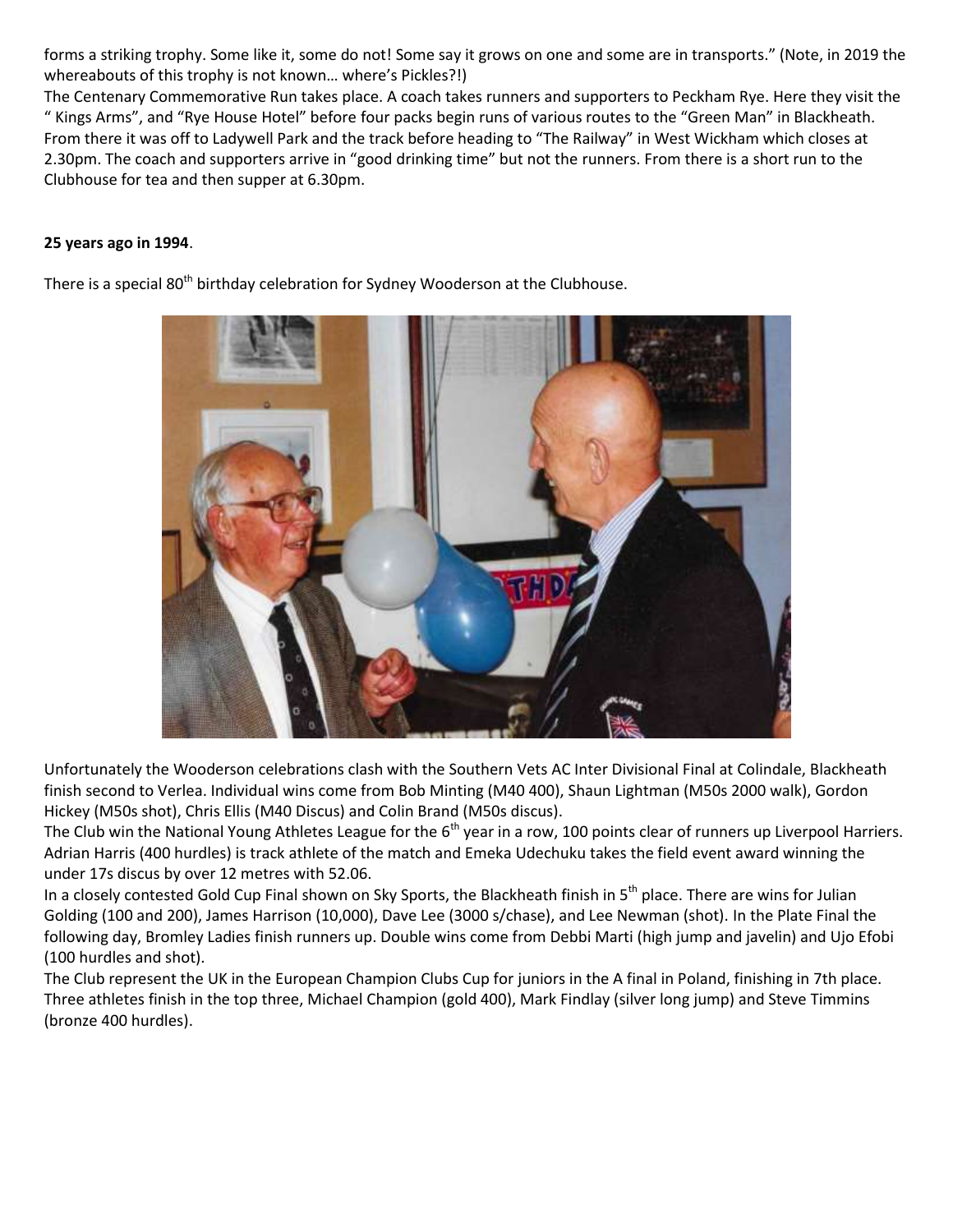

The Blackheath Harriers and Surrey AA Road Relays take place at Crystal Palace. Blackheath finish 2<sup>nd</sup> in the Southern Road Relays at Aldershot with a team of Phil Hogston, Darren Neale, Tim Dickinson, Steve Dodd, Paddy Brice and Spencer Newport. Spencer runs the third fastest leg of the day. Dave Heath runs first leg for the B team.

#### **20 years ago in 1999**.

Blackheath finish first and second in the Sparrows Den Relays.

A tough day in the National Junior Athletics League final in Derby sees the Club finish in  $8<sup>th</sup>$  place.

The Club represents the UK in the European Champions Club Cup for juniors in the A final at Copthall. They finish in  $5<sup>th</sup>$ place. Dwayne Grant wins both the 100 and 200 and Mohammed Freckleton the 110 hurdles. There are silver medals for Nange Ursell in the 400 hurdles, Daniel Moore 2000 steeplechase and the 4x100 quartet of Nange Ursell, Dewayne Lougheed, Levi Edwards and Dwayne Grant.



#### **15 years ago in 2004**

Blackheath & Bromley win the first ever joint scoring National Young Athletes Final. James Alaka is the male Athlete Of The Match for his 22.86 win in the under 15 boys 200. He had already run in the 400 and 100 before this! Shaunagh Brown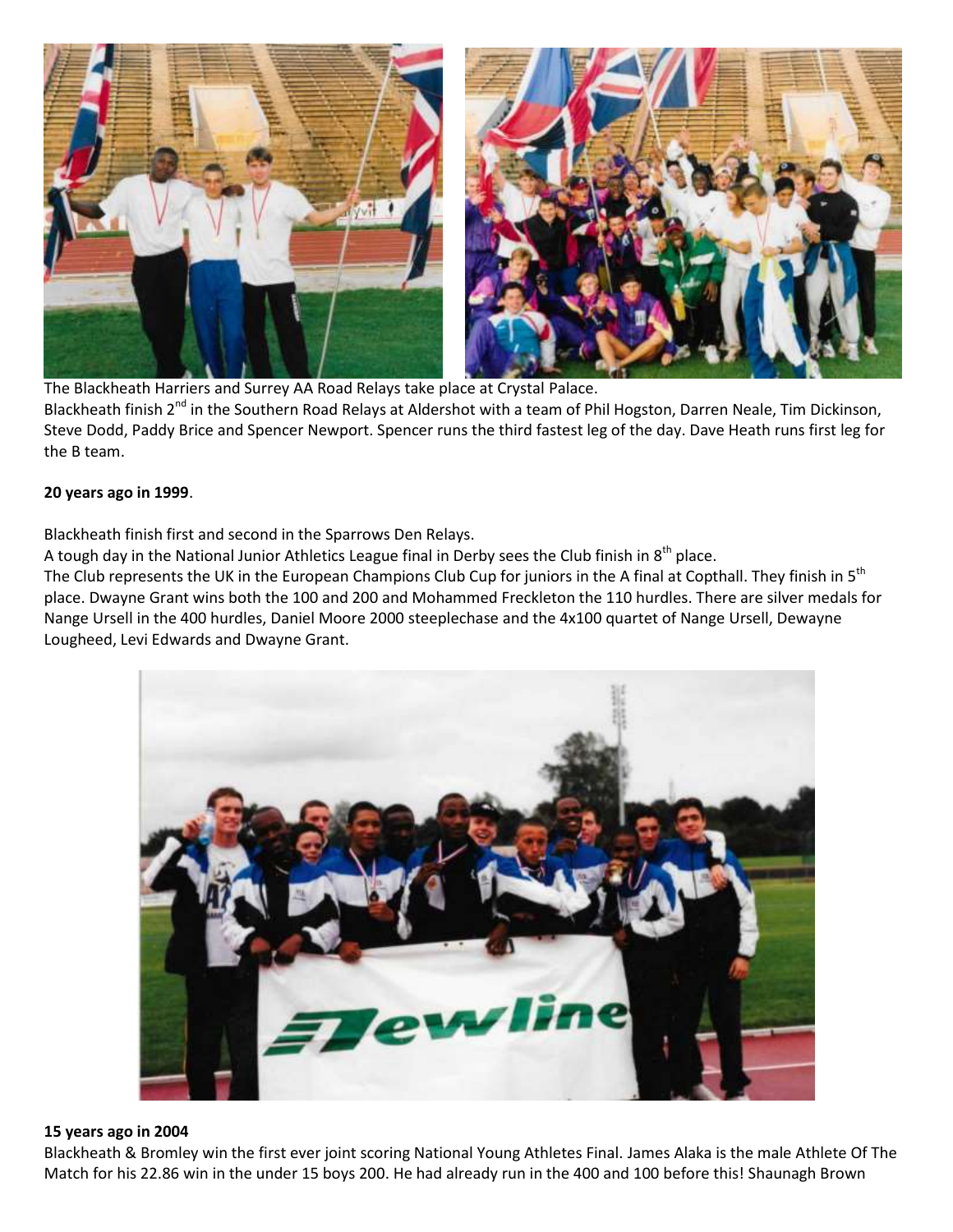breaks the under 15 girls shot record and the under 17 boys 4x100 team of Daniel Haque, Scott Blackwell, David Torku and Alex AlAmeen run 43.48 to break the 14 year old Club Record.

The National Junior Athletics League is still scored separately. Both the women and men qualify for the Final in Derby finishing fourth and fifth respectively.

The Clubs cross country relays are renamed the Will Bolton Memorial Relays and fittingly B&B are the first winners. Liz Hughes finishes third in the National weightlifting championships.

The under 13 girls team of Danielle Critchley, Rebecca Smith and Amy De Matos finish third in the South Of England road relays at Aldershot.

Robert Bain wins silver in the English Schools 5000 metres walk in Exeter.

The Club does not represent the UK in European Champions Club Cup for Juniors.

Colin Brand wins the over 65s category at British Masters weight pentathlon. Gordon Hickey takes silver in the over 70s. The senior Women finish second to Thames Valley Harriers in the UK Womens League qualifying match at Abingdon and are promoted to the National League. There are A and B strings in the pole vault (Liz Hughes and Rachel King), shot (Myrtle Augee and Liz Hughes), and discus and hammer (both Myrtle Augee and Rachel Blackie). Bella Clayton wins the 400. Remarkably promotion is achieved with just eleven athletes!





*Liz Hughes and Rachel King double winners in the pole vault and two happy team managers Diana Mantoura and Bridget Benneworth*

#### **10 years ago in 2009**

The Club represents the UK in the European Champion Club Cup for juniors in the B final in Bosnia. They win the match and are promoted back to the A final in 2010. On an afternoon when most of the team win medals of some sort, there were wins for Lorraine Ugen in the long jump, Serita Solomon (100 hurdles), Christina Moore (pole vault), captain Shaunagh Brown (shot) and the 4x100 quartet of Serita, Megan Southwart, Grace Sheppard and Kirstie Robinson.



The Club win the Will Bolton Relays and Andy Rayner, Alex Bruce Littlewood and Mike Skinner record the three fastest times of the day. The women finish third but as the team of Amber Reed, Saffron Salih and Jessica Jones are all under 15s they are denied the prize of bottles of wine.